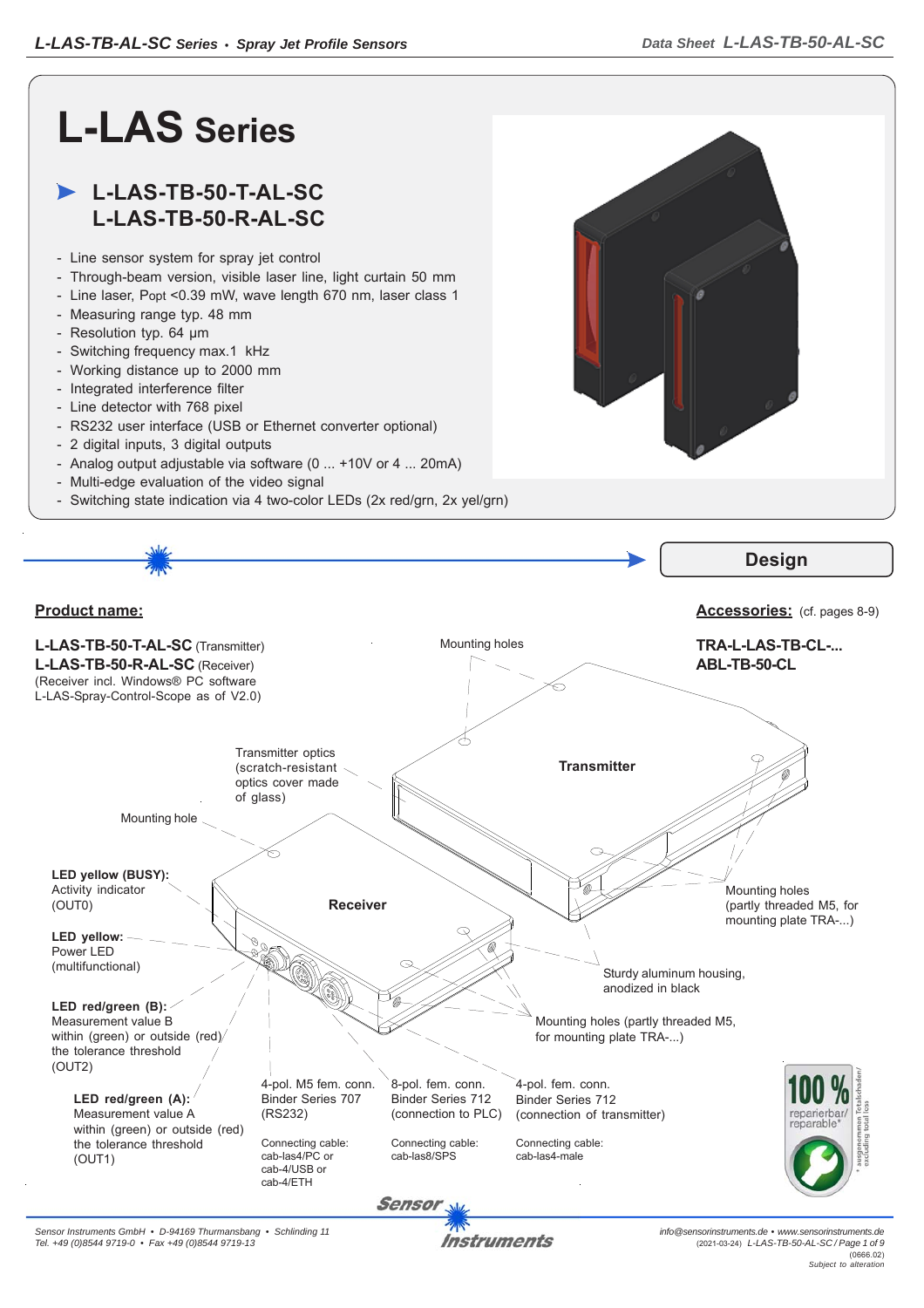

**Technical Data**

| <b>Type</b>                                | L-LAS-TB-50-T-AL-SC<br>L-LAS-TB-50-R-AL-SC                                                                                                                                                                                                                                                                                                                         |  |  |
|--------------------------------------------|--------------------------------------------------------------------------------------------------------------------------------------------------------------------------------------------------------------------------------------------------------------------------------------------------------------------------------------------------------------------|--|--|
| Laser                                      | Semiconductor laser, 670 nm, DC operation, < 0.39 mW max, opt. power, laser class 1 acc, to<br>DIN EN 60825-1. The use of these laser sensors therefore requires no additional protective measures.                                                                                                                                                                |  |  |
| Working distance                           | distance transmitter/receiver: up to 2000 mm                                                                                                                                                                                                                                                                                                                       |  |  |
| Measuring range                            | typ. 48 mm                                                                                                                                                                                                                                                                                                                                                         |  |  |
| Resolution                                 | typ. $64 \mu m$                                                                                                                                                                                                                                                                                                                                                    |  |  |
| Reproducibility                            | typ. $\pm$ 64 $\mu$ m                                                                                                                                                                                                                                                                                                                                              |  |  |
| Linearity                                  | typ. 0.2% FSR (full scale range)                                                                                                                                                                                                                                                                                                                                   |  |  |
| Optical filter                             | Interference filter                                                                                                                                                                                                                                                                                                                                                |  |  |
| Analog output (1x)                         | voltage output 0  +10V or current output 4  20mA<br>(adjustable under Windows® via PC)                                                                                                                                                                                                                                                                             |  |  |
| Digital outputs (3x)<br>(OUT0, OUT1, OUT2) | OUT0 (BUSY): Activity indicator<br>OUT1 (A): Measurement value A within (green) or outside (red) the tolerance threshold<br>OUT2 (B): Measurement value B within (green) or outside (red) the tolerance threshold<br>pnp bright-switching/npn dark-switching or pnp dark-switching/npn bright-switching,<br>adjustable under Windows®, 100 mA, short-circuit proof |  |  |
| Digital inputs (2x)<br>(INO, IN1)          | INO: Extern trigger, IN1: White balance<br>input voltage +Ub/0V, with protective circuit                                                                                                                                                                                                                                                                           |  |  |
| Voltage supply                             | +24VDC $(\pm 10\%)$                                                                                                                                                                                                                                                                                                                                                |  |  |
| Sensitivity setting                        | under Windows® via PC                                                                                                                                                                                                                                                                                                                                              |  |  |
| Laser power correction                     | adjustable under Windows® via PC                                                                                                                                                                                                                                                                                                                                   |  |  |
| Current consumption                        | typ. 200 mA                                                                                                                                                                                                                                                                                                                                                        |  |  |
| Enclosure rating                           | electronics and optics: IP67                                                                                                                                                                                                                                                                                                                                       |  |  |
| Operating temperature range                | $-10^{\circ}$ C  +50 $^{\circ}$ C                                                                                                                                                                                                                                                                                                                                  |  |  |
| Storage temperature range                  | $-20^{\circ}$ C  +85 $^{\circ}$ C                                                                                                                                                                                                                                                                                                                                  |  |  |
| Housing material                           | aluminum, anodized in black                                                                                                                                                                                                                                                                                                                                        |  |  |
| Housing dimensions                         | transmitter: LxWxH approx. 125 mm x 98 mm x 20 mm (without flange connectors)<br>receiver: LxWxH approx. 70 mm x 98 mm x 20 mm (without flange connectors)                                                                                                                                                                                                         |  |  |
| Connectors receiver                        | 8-pole circular female connector type Binder 712 (PLC/Power)<br>4-pole M5 circular female connector type Binder 707 (RS232/PC)<br>4-pole circular female connector type Binder 712 (connection to transmitter)                                                                                                                                                     |  |  |
| Connector transmitter                      | 4-pole circular female connector type Binder 712 (connection to receiver)                                                                                                                                                                                                                                                                                          |  |  |
| LED display                                | LED red/green: OUT1 (A): Measurement value A within (green) or outside (red) the tolerance threshold<br>LED red/green: OUT2 (B): Measurement value B within (green) or outside (red) the tolerance threshold<br>LED yellow (BUSY): Activity indicator OUT0<br>LED yellow: POWER (multifunctional)                                                                  |  |  |
| EMC test acc. to                           | DIN EN 60947-5-2<br>ce                                                                                                                                                                                                                                                                                                                                             |  |  |
| Switching frequency                        | max. 1 kHz                                                                                                                                                                                                                                                                                                                                                         |  |  |
| Max. switching current                     | 100 mA, short-circuit proof                                                                                                                                                                                                                                                                                                                                        |  |  |
| Interface                                  | RS232, parameterisable under Windows®                                                                                                                                                                                                                                                                                                                              |  |  |
| Connecting cables                          | Connection to PC: cab-las4/PC or cab-4/USB or cab-4/ETH<br>Connection to PLC: cab-las8/SPS or cab-las8/SPS-w<br>Connecting cable transmitter/receiver: cab-las4-male or cab-las4-male-w                                                                                                                                                                            |  |  |
| Output polarity                            | bright/dark switching, can be switched under Windows®                                                                                                                                                                                                                                                                                                              |  |  |

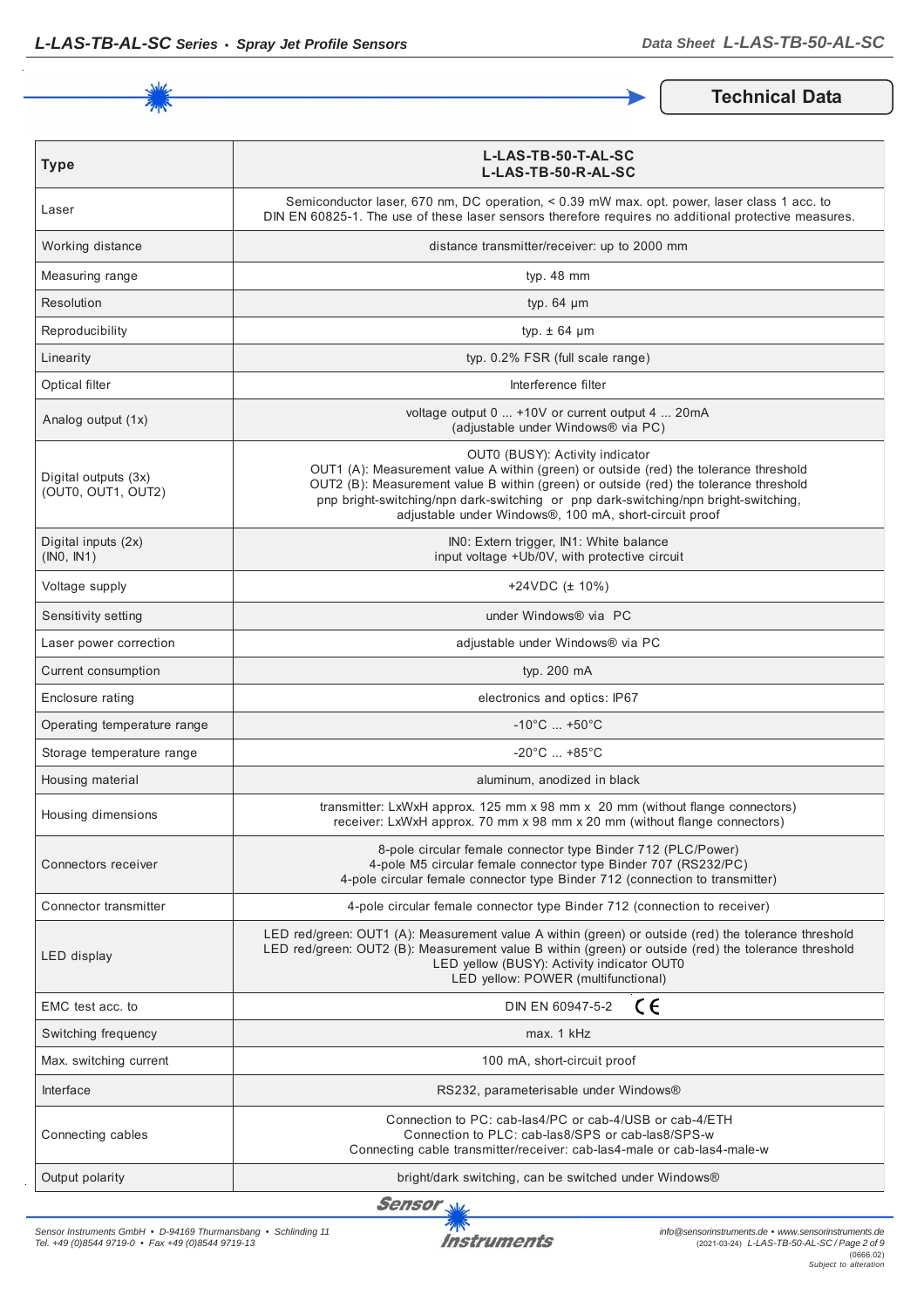







All dimensions in mm

*Sensor Instruments GmbH • D-94169 Thurmansbang • Schlinding 11 Tel. +49 (0)8544 9719-0 • Fax +49 (0)8544 9719-13*

**Instruments** 

Sensor<sub>N</sub>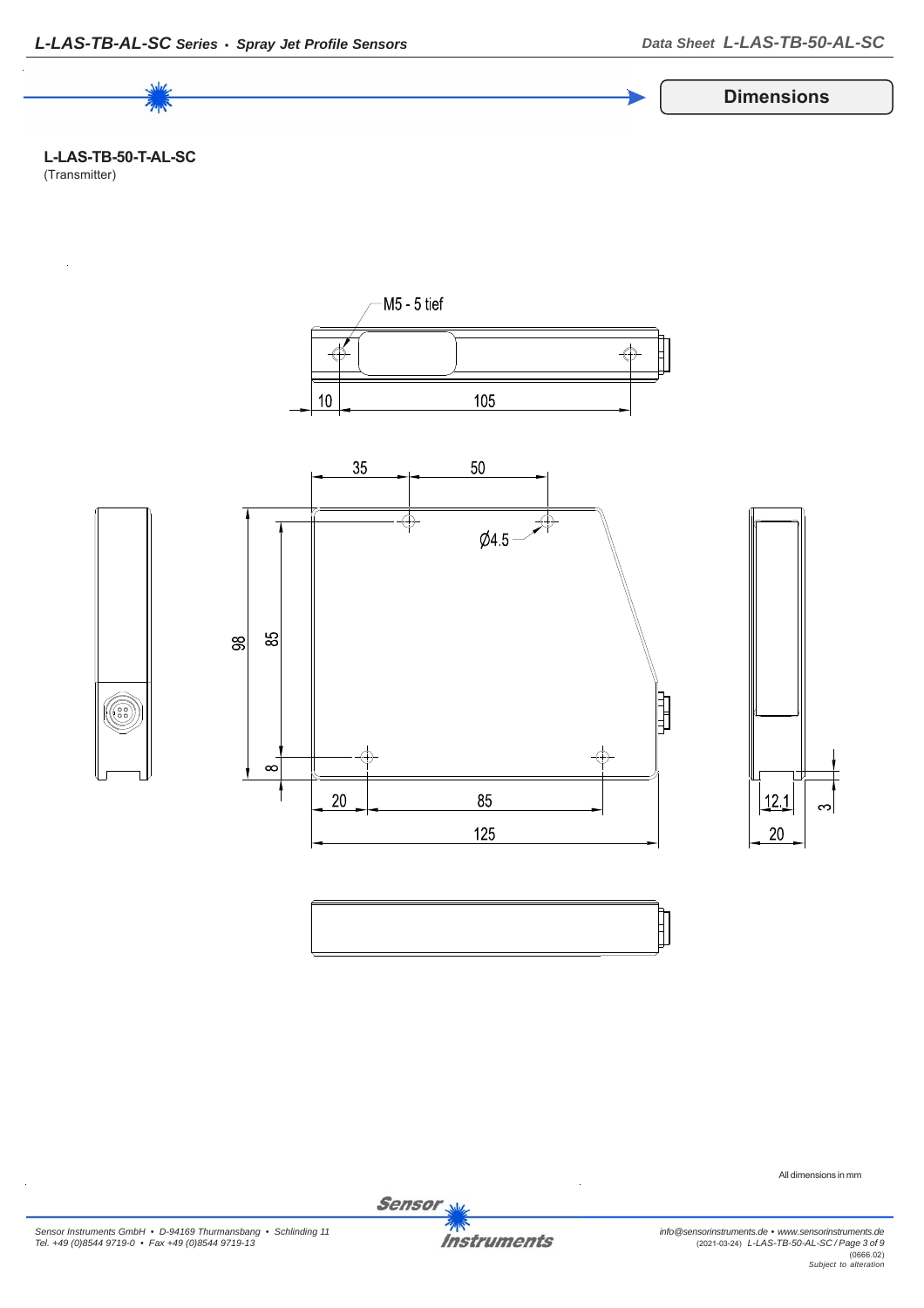

**L-LAS-TB-50-R-AL-SC** (Receiver)



All dimensions in mm

*Sensor Instruments GmbH • D-94169 Thurmansbang • Schlinding 11 Tel. +49 (0)8544 9719-0 • Fax +49 (0)8544 9719-13*

**Instruments** 

Sensor<sub>N</sub>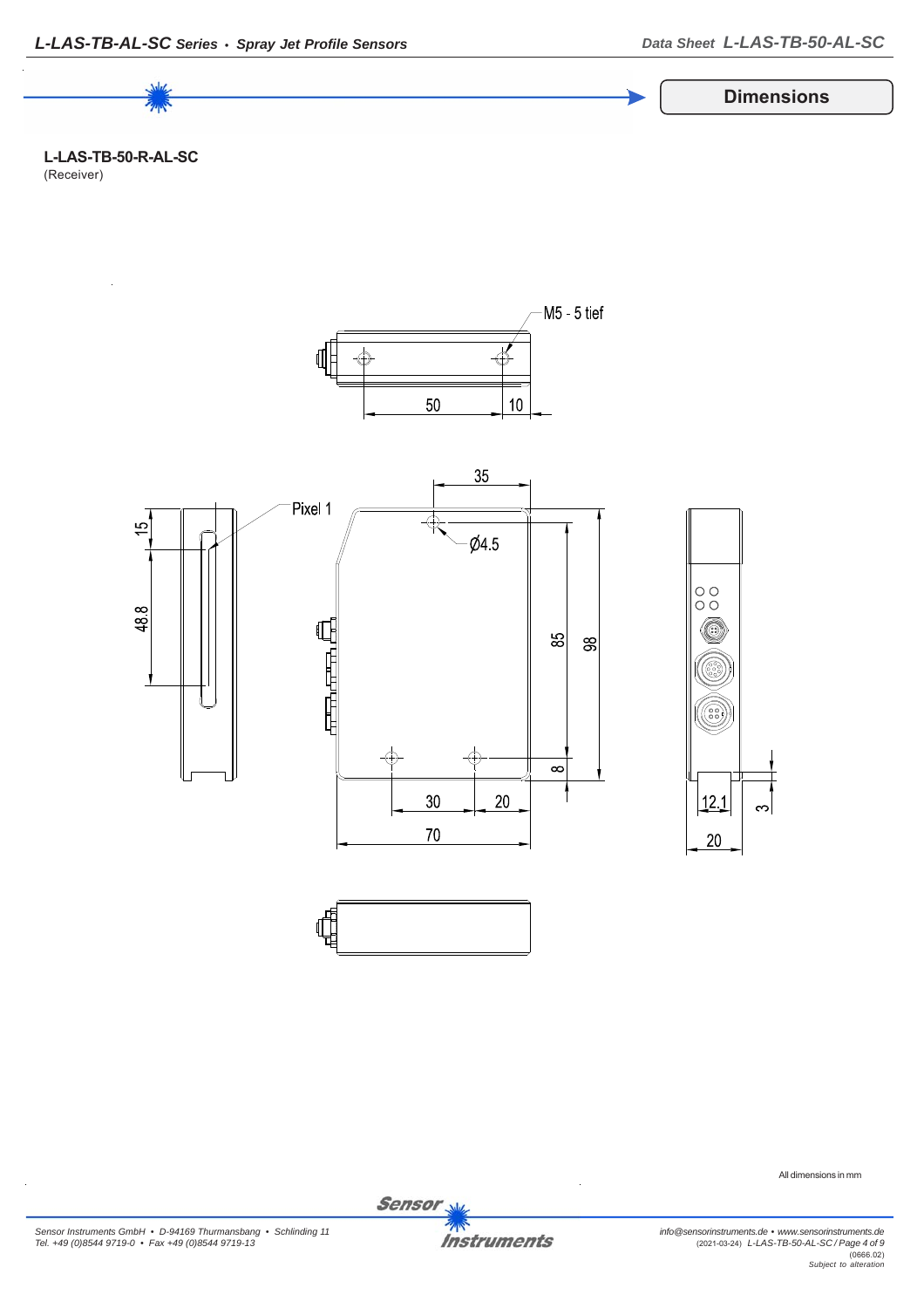

*Sensor Instruments GmbH • D-94169 Thurmansbang • Schlinding 11 Tel. +49 (0)8544 9719-0 • Fax +49 (0)8544 9719-13*

Instruments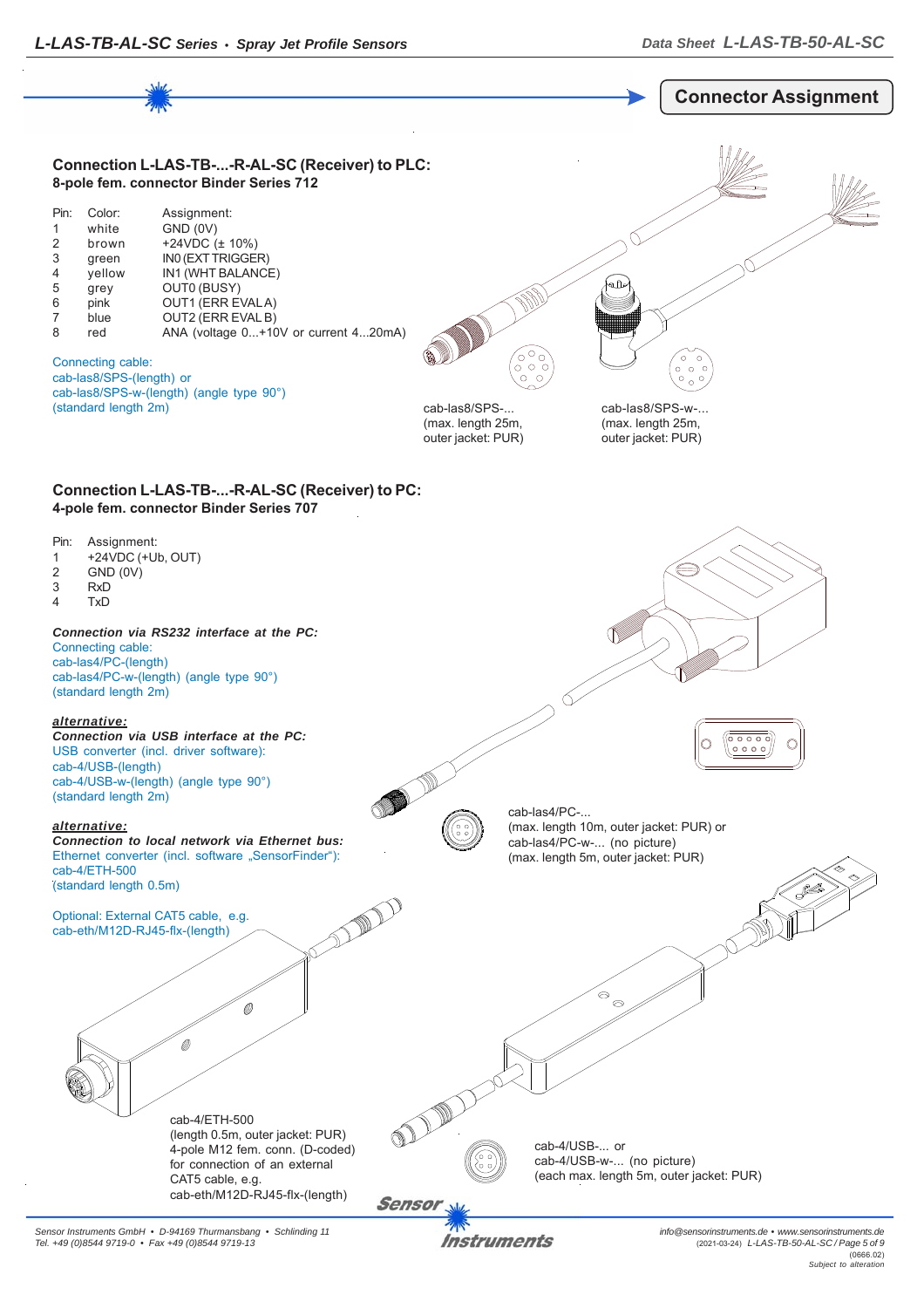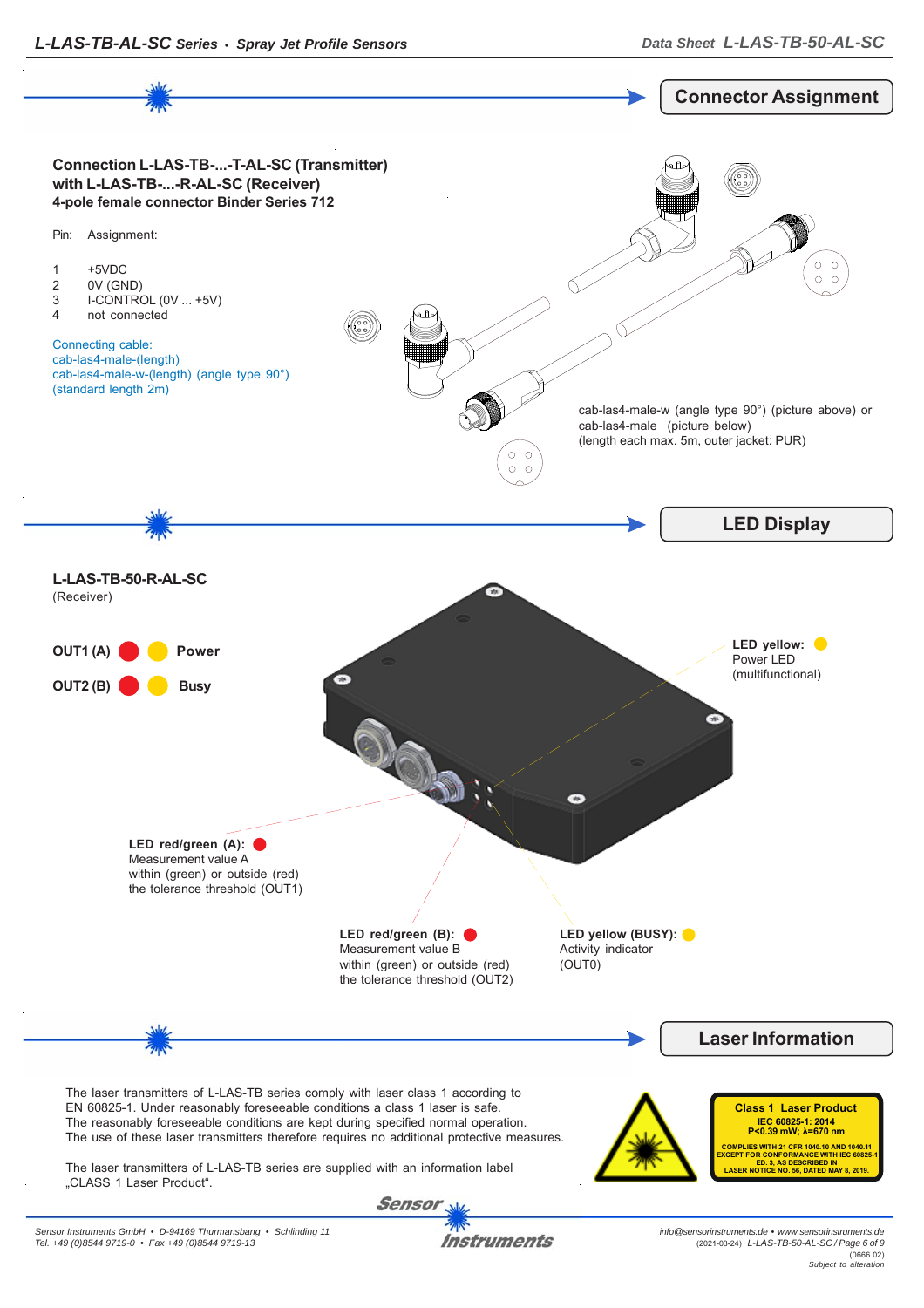**Parameterization**

## **Windows® user interface:**

*(The current software version is available for download on our website.)*

The L-LAS-TB-...-AL-SC sensor can be easily parameterised with the Windows® user interface L-LAS-Spray-Control-Scope (as of V2.0). For this purpose the sensor is connected to the PC with the serial interface cable cab-las4/PC (or cab-4/USB or cab-4/ETH). When parameterisation is finished, the PC can be disconnected again.



The L-LAS-Spray-Control-Scope user interface provides a great variety of functions:

- Visualization of measurement data in numeric and graphic output fields.
- Setting of the light source.
- Setting of the polarity of the digital switching outputs OUT0, OUT1, OUT2
- Selection of a suitable evaluation mode.
- Saving of parameters to the RAM, EEPROM memory of the control unit, or to a configuration file on the hard disk of the PC.
- 1 Function fields for sending / reading the setting parameters (parameter transfer).
- 2 START / STOP function fields for the RS232 data exchange with the sensor.
- 3 Presetting of current parameters at the sensor (trigger mode, evaluation threshold...).
- 4 Tab row to switch between different tab graphic windows.
- 5 Graphic output (display of the measured value over time, with teach value and tolerance band).
- 6 Numeric display elements (measuring frequency, number of edges, program number, ...).
- 7 Measured value display in [mm] or [pixel].

Sensor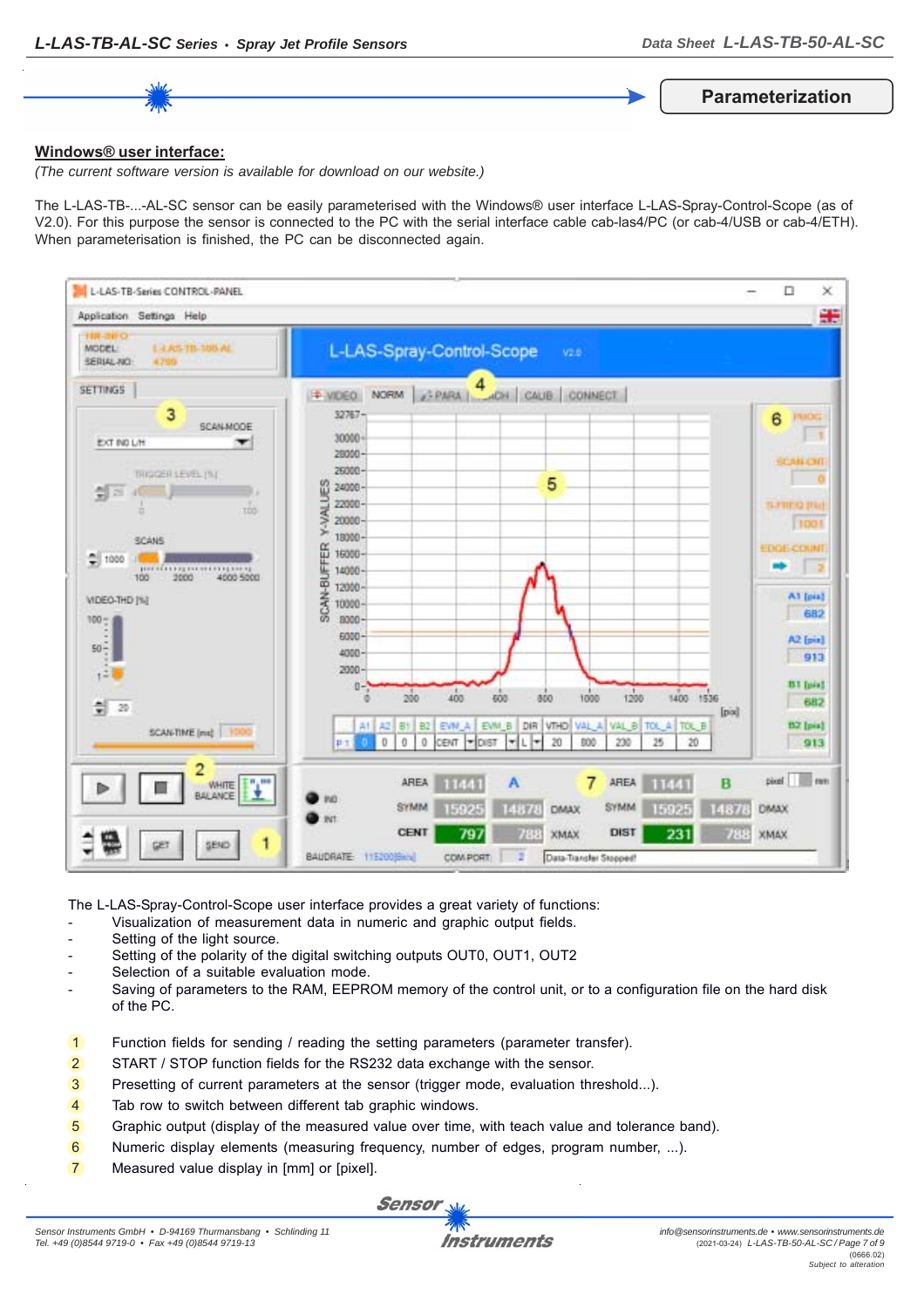**Accessories**

## **Mounting plate for L-LAS-TB-50-T-AL-SC (Transmitter) and L-LAS-TB-50-R-AL-SC (Receiver):** (please order separately)

**TRA-L-LAS-TB-CL-L400** (total length 400 mm, max. transmitter/receiver distance cf. chart below) **TRA-L-LAS-TB-CL-L600** (total length 600 mm, max. transmitter/receiver distance cf. chart below) **TRA-L-LAS-TB-CL-L800** (total length 800 mm, max. transmitter/receiver distance cf. chart below) (Aluminium housing, anodized in black)



| Max, distance T/R in case of | TRA-L-LAS-TB-CL-   | <b>TRA-L-LAS-TB-CL-</b> | TRA-L-LAS-TB-CL-   |
|------------------------------|--------------------|-------------------------|--------------------|
| use of mounting plate:       | $-L400$            | $-L600$                 | $-L800$            |
| L-LAS-TB-28-T-AL-SC          | max. distance T/R: | max. distance T/R:      | max. distance T/R: |
| L-LAS-TB-28-R-AL-SC          | 222 mm             | 422 mm                  | 622 mm             |
| L-LAS-TB-50-T-AL-SC          | max. distance T/R: | max. distance T/R:      | max. distance T/R: |
| L-LAS-TB-50-R-AL-SC          | 205 mm             | 405 mm                  | 605 mm             |
| L-LAS-TB-75-T-AL-SC          | max. distance T/R: | max. distance T/R:      | max. distance T/R: |
| L-LAS-TB-75-R-AL-SC          | $200 \text{ mm}$   | 400 mm                  | 600 mm             |
| L-LAS-TB-100-T-AL-SC         | max. distance T/R: | max. distance T/R:      | max. distance T/R: |
| L-LAS-TB-100-R-AL-SC         | 160 mm             | 360 mm                  | 560 mm             |

**Sensor**